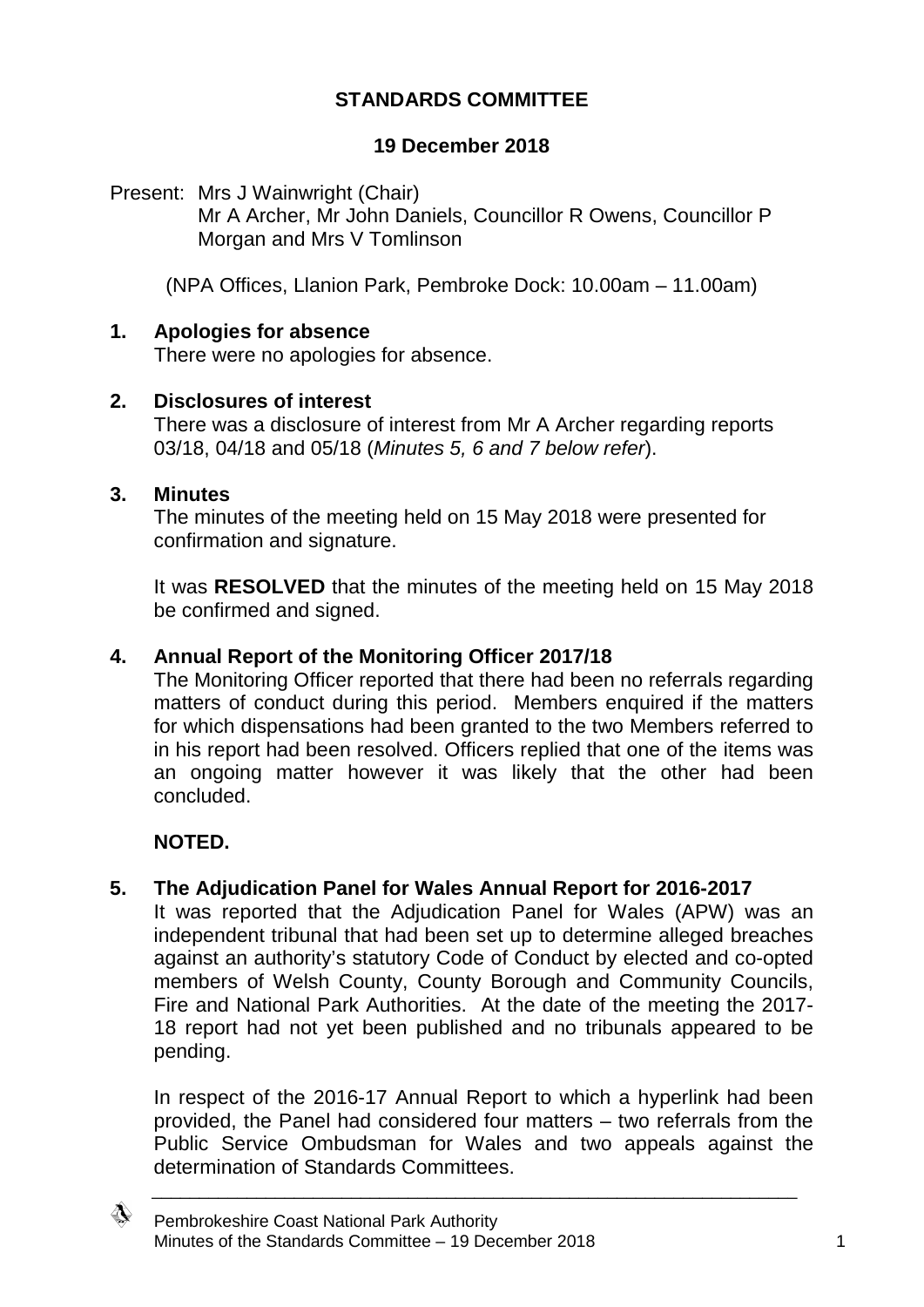**NOTED.**

# **6. The Public Service Ombudsman for Wales**

It was reported that the Public Service Ombudsman for Wales (PSOW) had two specific roles. The first to consider complaints about public services providers in Wales; the second role was to consider complaints that Members of local authorities had broken the Code of Conduct. It was this latter role that was relevant to the Committee.

The Ombudsman's 2017-18 Annual Report detailed 270 Code of Conduct complaints, over half of which related to Community Councils. However the majority of complaints (213) were closed after "initial consideration". The Monitoring Officer noted that the PSOW used both an evidence and public interest test and only took on the most serious complaints; he would usually only consider those complaints which had exhausted the complaints process of the relevant local authority. While there had been 10 referrals in connection with National Parks in Wales, none related to PCNPA which Members felt was a good reflection on this National Park. However it was noted that all of these referrals were either out of jurisdiction, premature or closed after initial consideration.

The report also noted that the Public Services Ombudsman Bill was currently going through the Welsh Assembly. This would, amongst other things, extend the powers of the PSOW to allow him to initiate investigations of his own volition without a referral, and contained provision for the statutory imposition of a model complaint handling process. However this seemed primarily for cases of maladministration and public dissatisfaction with service delivery rather than the conduct of Members.

# **NOTED.**

# **7. Standards Conference for Wales**

The Monitoring Officer reported that he and another Member of the Committee had attended the conference held in Aberystwyth on the 14<sup>th</sup> September 2018, and this had proved both interesting and a useful networking opportunity.

The Conference had promoted a new guidance booklet on sanctions and the approach taken by the Adjudication Panel for Wales in a Tribunal. This had been designed as a "living document" which could change if necessary. The Monitoring Officer commended the document as he believed that the approach outlined in it could be applied to any cases which the Standards Committee were required to consider. He circulated copies of the guidance and asked if the Committee would find it helpful if he were to arrange a training session based on one of the case studies in

\_\_\_\_\_\_\_\_\_\_\_\_\_\_\_\_\_\_\_\_\_\_\_\_\_\_\_\_\_\_\_\_\_\_\_\_\_\_\_\_\_\_\_\_\_\_\_\_\_\_\_\_\_\_\_\_\_\_\_\_\_\_\_\_\_\_\_\_